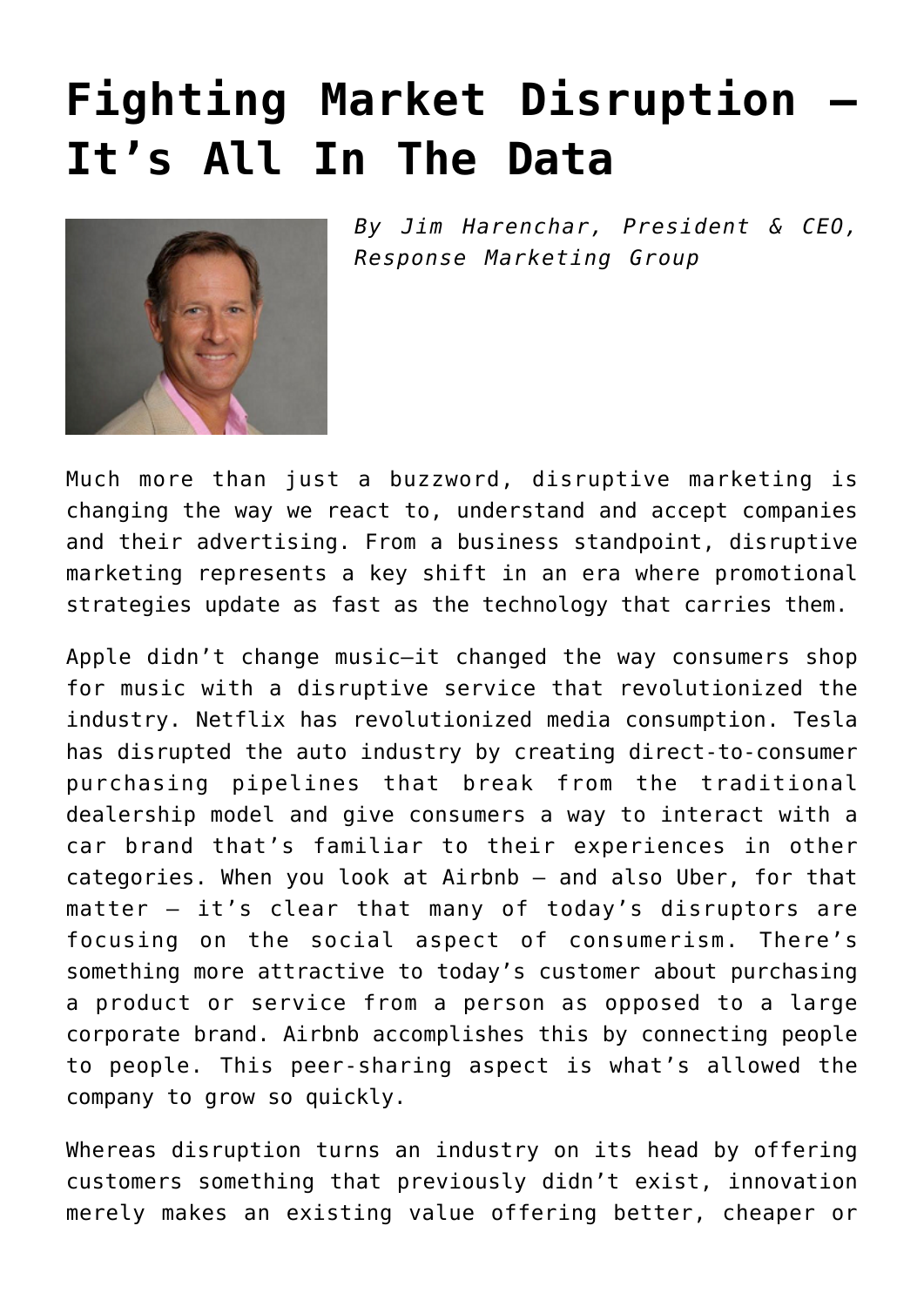faster. Marketers who focus on building relationships around good products will be rewarded, while fake fast followers with shabby products and poor service will be ostracized.

## **Follow The Leaders**

Financial services companies were some of the first to embrace data mining and customer analytics. It has been used as a tool for customer acquisition, retention, cross-selling and Onboarding for nearly 20 years. Other industries have followed that lead and begun to apply similar methodologies for their business applications. We believe two industries that can benefit greatly from applying data-driven marketing are hospitality companies and health systems.

As outlined in a recent study conducted by Deloitte Consulting, hospitality companies are data-rich but insightpoor. To truly understand their customers' needs and deliver an outstanding experience, hospitality companies should be able to access and leverage the right information at the right time–not an easy task. In fact, many hospitality companies struggle to turn the disjointed data they have into useful information, and valuable insights to enhance the experience. Others have difficulty determining what information to collect, how frequently it should be collected, or how best to distribute it to internal and external stakeholders.

Within the healthcare sector, an evaluation of the marketplace by McKinsey & Company revealed that more than 200 businesses created since 2010 are developing innovative tools to make use of available health care information. The good news is that the proliferation of electronic medical records and mobile devices, enhanced computing platforms and infrastructure, new data sharing and mining tools, and other recent technological advances have dramatically increased the ability of health care providers, payers, and their affiliates to generate, aggregate, store, and analyze health information. As market leaders like Cleveland Clinic, Mayo Clinic and Johns Hopkins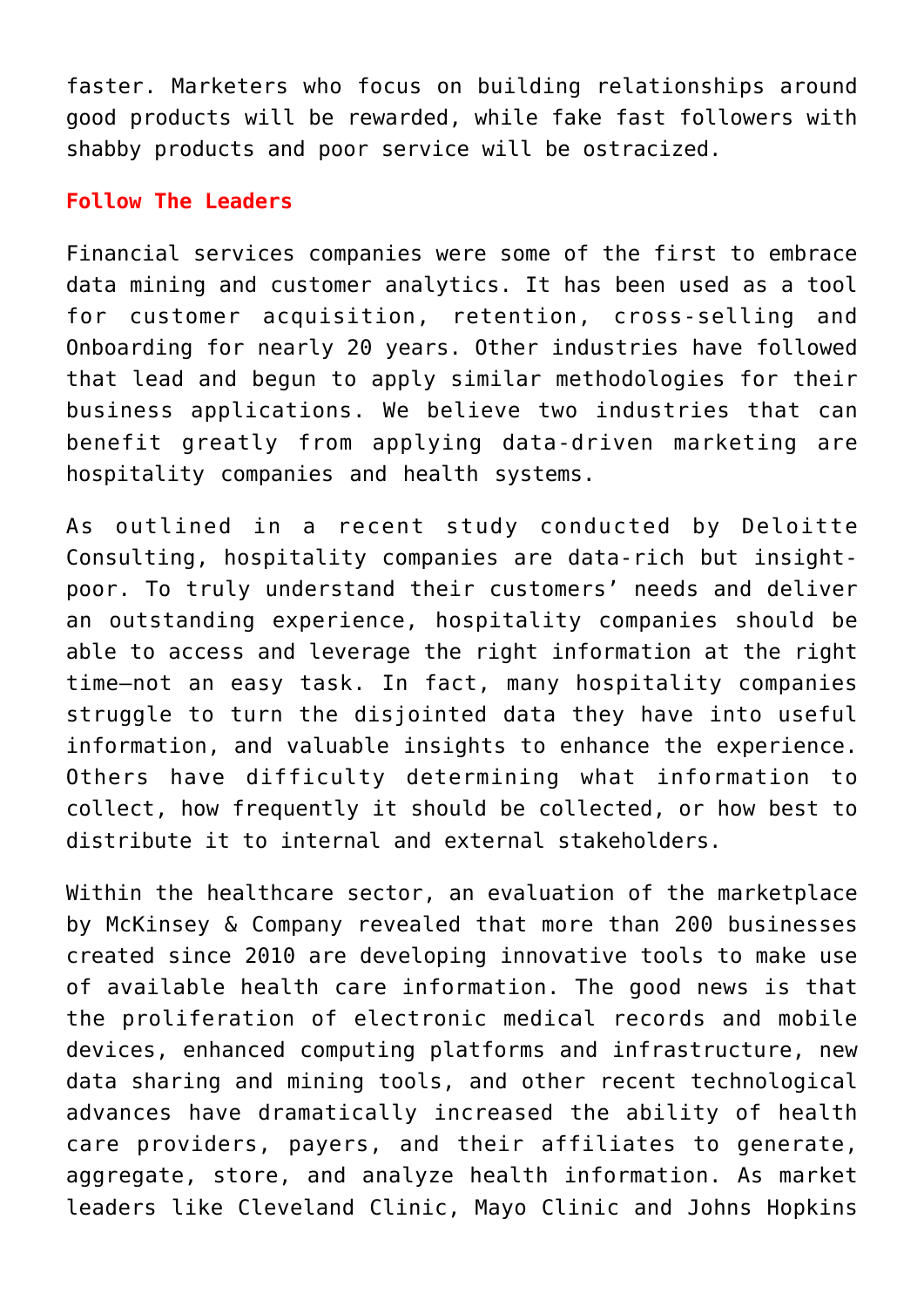develop strategies to leverage existing patient and prospective patient data, we're seeing more interest in embracing data to improve marketing effectiveness and measurement.

Whether you're a brand activation agency fine-tuning a creative brand campaign or an ecommerce business analyzing customer-buying behavior, data analysis plays a huge role in brand disruption. Data-driven marketers are using both unstructured and structured data to discover valuable trends, opportunities, and consumer insights. New analytics tools make it possible to analyze sophisticated text-based data, which can include anything from online customer reviews to emails. Brands that invest in data analytics can easily spot customer behavioral trends, identify areas for improvement in products and services, and glean insight about what their customers want. In other words, data analytics is a gold mine for identifying disruptive market opportunities and capitalizing on them.

We believe the basic principals that we have applied to customer and prospect marketing in other verticals translates to success in hospitality and hospital marketing and advertising. We would also advise you to look no further than your existing data as a starting point for implementing a data-driven marketing strategy in 2017.

*About the Author: Jim Harenchar is the President & CEO of Response Marketing Group, a consumer-data focused marketing agency in Richmond, VA. The 12 person independent agency, offers branding, marketing strategy/planning, data analytics, measurement and management of multichannel marketing campaigns. The agency serves a number of clients in the financial services, hospitality, healthcare, and real estate development sectors. The firm can be reached at*